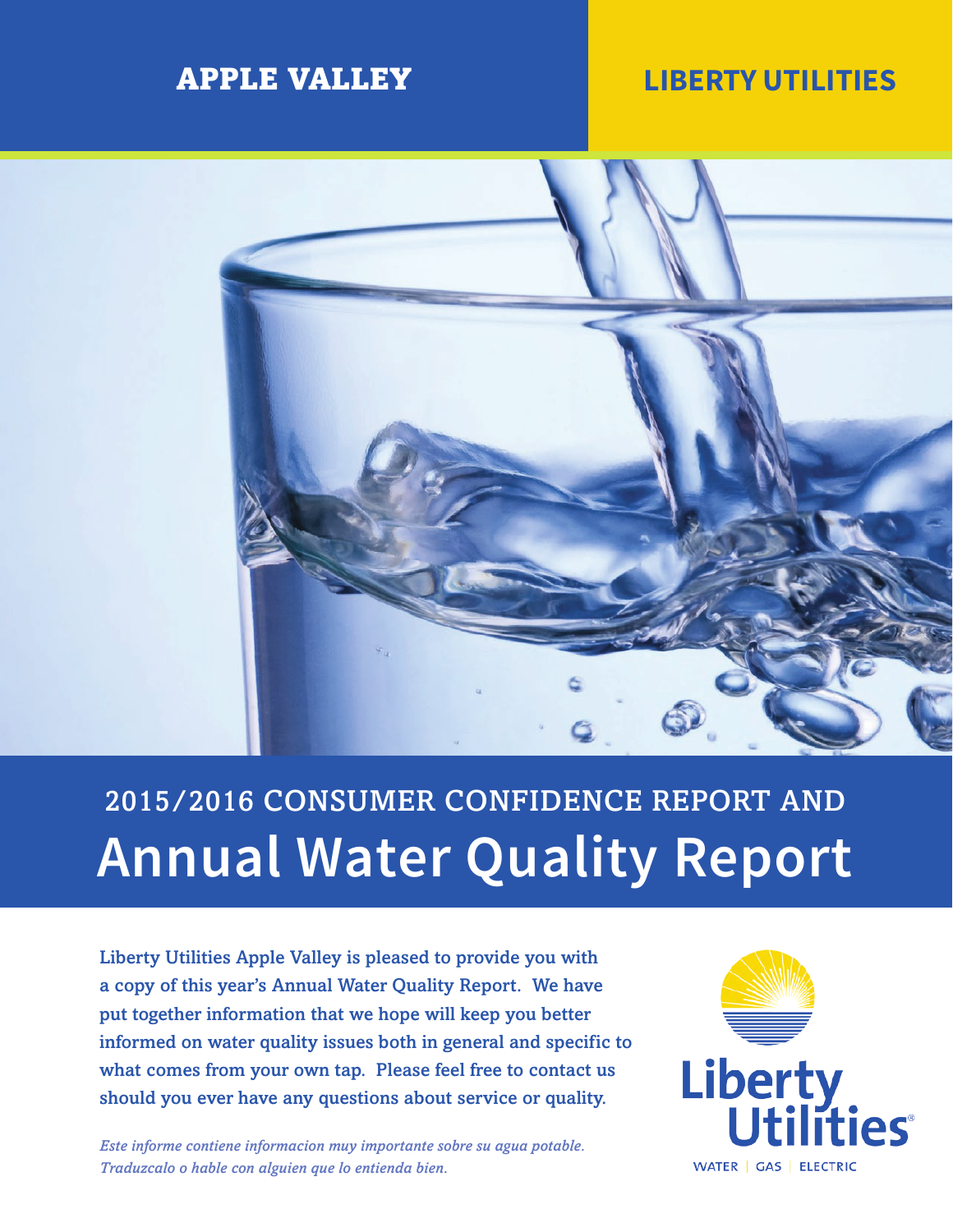#### LIBERTY UTILITIES APPLE VALLEY SOURCES

**Liberty Utilities Apple Valley (LUAV) pumps 100% of our source water from 20 deep wells located throughout the community. These wells draw water from the deep Alto subunit of the Mojave ground water basin. This high quality aquifer is recharged from snowmelt from the San Bernardino Mountains to the south and the Mojave River to the west. Also, the Mojave Water Agency (MWA) imports water from the California State Water project to spread in the Mojave River to help recharge the ground water. Some of the water we pump has been age-dated close to 10,000 years old by the United States Geologic Survey. That means it has been protected and naturally filtered for a very long time.**

Liberty Utilities Apple Valley (LU-AV) has provided dedicated service to its customers for 69 years. In 2015 we produced 9,582 acre-feet of high quality potable drinking water to over 21,000 residential and business customers. This equates to 3.12 billion gallons of water served over an area of approximately 50 square miles that encompasses approximately 81% of the Town of Apple Valley and portions of the surrounding area through a network of 465 miles of underground pipeline.

While we are currently experiencing low levels of growth within our system we do not expect this to last. Historically growth has come in rapid bursts followed by periods of calm. We are using this time to perform hydraulic modeling of transmission mains to ensure an adequate supply of water for the next 25 years. We are also working on a study to improve flows to the Northern part of our system allowing the Town of Apple Valley to develop its much anticipated Industrial Park.

LU-AV is constantly working to improve our service and guarantee that we have water to meet future demands. Several ways in which we are doing this is by following the suggestions of our Water Use Efficiency Plan, our Standard Water Audit Plan, and our Water Pumping Facility Maintenance programs.

As you can see, we are dedicated to maintaining and improving our water system. All this adds up to one thing: a large investment in your future!



#### **What USEPA Says About the Kinds of Contaminants That Might Be Found In Drinking Water**

As water travels over the surface of the land or through the ground, it dissolves naturally occurring minerals and, in some cases, radioactive material, and can pick up substances resulting from the presence of animals or from human activity. In order to ensure that tap water is safe to drink, the United States Environmental Protection Agency (EPA) and the California State Water Resources Control Board (SWRCB) prescribe regulations that limit the amount of certain contaminants in water provided by public water systems. The federal Food and Drug Administration (FDA) and SWRCB regulations also establish limits for contaminants in bottled water, which must provide the same protection for public health.

#### **Contaminants that may be present in source water include:**

- **Microbial contaminants,** such as viruses and bacteria that may come from sewage treatment plants, septic systems, agricultural livestock operations, and wildlife.
- **Inorganic contaminants,** such as salts and metals, that can be naturally occurring or result from urban storm water runoff, industrial or domestic wastewater discharges, oil and gas production, mining, or farming.
- **Pesticides and herbicides,** which may come from a variety of sources such as agriculture, urban storm water runoff, and residential uses.
- **Organic chemical contaminants,** including synthetic and volatile organic chemicals that are by-products of industrial processes and petroleum production, and can also come from gas stations, urban storm water runoff, and septic systems.
- **Radioactive contaminants,** that can be naturally occurring or be the result of oil and gas productions and mining activities.

Drinking water, including bottled water, may reasonably be expected to contain at least small amounts of some contaminants. The presence of contaminants does not necessarily indicate that water poses a health risk. The tables in this report indicate which minerals and substances have been detected in the water provided by Liberty Utilities. More information about contaminants and potential health effects can be obtained by calling the USEPA Safe Drinking Water Hotline at 1-800-426-4791. You can also go to the following websites for more information

#### **USEPA** [www.epa.gov/safewater](http://www.epa.gov/safewater)

**CA State Water Resources Control Board –**  www.waterboards.ca.gov/drinking\_water/programs/index.shtml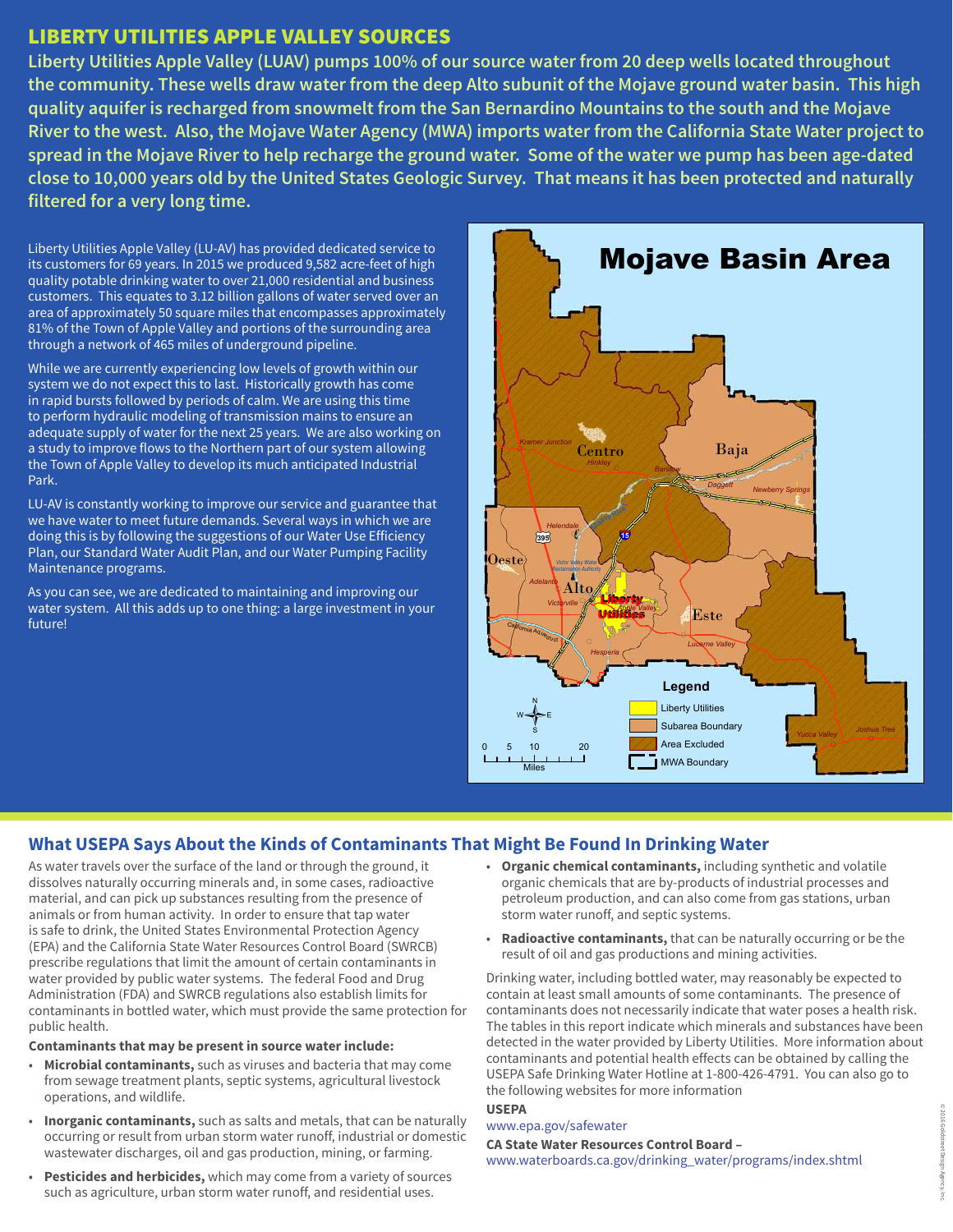#### **What are drinking water standards?**

Drinking water standards are regulations that the EPA sets to control the level of contaminants in the nation's drinking water. EPA, the SWRCB and the California Public Utilities Commission (CPUC) are the agencies responsible for establishing drinking water quality standards in California. These standards are part of the Safe Drinking Water Act's "multiple barrier" approach to drinking water protection, which includes assessing and protecting drinking water sources; protecting wells and surface water; making sure water is treated as needed by the appropriate treatment technology by qualified operators; ensuring the integrity of distribution systems; and making information available to the public on the quality of their drinking water. With the involvement of EPA, SWRCB, the CPUC, drinking water utilities, communities and citizens, these multiple barriers ensure that tap water is safe to drink. The water delivered to your home meets standards required by EPA, SWRCB and CPUC. To recover the growing cost of meeting and maintaining EPA, SWRCB and CPUC standards, LU-AV submits a General Rate Case to the CPUC every three years. The CPUC is responsible for establishing water rates for LU-AV.

If you would like more information about water quality, or to find out about upcoming opportunities to participate in public meetings, please call Jeremy Caudell at 760-240-8334.

This report describes those contaminants that have been detected in the analysis of almost 200 different potential contaminants, nearly 100 of which are regulated by EPA and the SWRCB. LU-AV is proud to tell you that there have been no contaminants detected that exceed any federal or state drinking water standards. Hundreds of samples analyzed every month and thousands every year by LU-AV contract certified laboratories assure that all primary (health related) and secondary (aesthetic) drinking water standards are being met. See the tables on the following page to see how your water quality rates.

This report is intended to provide information for all water users. If received by an absentee landlord, a business, or a school, please share the information with tenants, employees or students. We will be happy to make additional copies of this report available. Complete records of water quality analyses are open for inspection by the public upon request. You may also access this report on the LU-AV web site at www.libertyutilities. com and navigate your way to Apple Valley.

#### **Source Water Assessment Completed and Available**

The 1996 Safe Drinking Water Act amendments required states to perform an assessment of potentially contaminating activities near drinking water sources of all water utilities. In California, the SWRCB required the utilities to perform the assessments themselves. LU-AV completed the Source Water Assessment in December of 2002. The assessment has been updated since for three new wells. LU-AV wells are considered most vulnerable to the following activities associated with potential contamination of ground water in Apple Valley: high density housing, high and low density septic systems, parks, irrigated crops, golf courses and sewer collection systems. Additional activities that are potentially vulnerable for our wells are: gas stations, roads, streets, railroads, storm water injection wells, storm drain discharge points, storm water detention facilities, agricultural and irrigation water wells, historic grazing, historic waste dumps and landfills, machine shops and leaking underground storage tanks.

A copy of the complete assessment is available at Liberty Utilities Apple Valley and at the SWRCB San Bernardino office. You may request a summary of the assessment be sent to you by contacting Jeremy Caudell at 760-240-8334 or by calling the SWRCB office at 909-383-4328.

### ISSUES TO KNOW ABOUT

#### **Lead and Copper**

While there have never been any problems with lead or copper at LU-AV the USEPA and the SWRCB require the following information be presented in this report. If present, elevated levels of lead can cause serious health problems, especially for pregnant women and young children. Lead in drinking water is primarily from materials and components associated with service lines and home plumbing. LU-AV is responsible for providing high quality drinking water, but cannot control the variety of materials used in plumbing components. When your water has been sitting for several hours, you can minimize the potential for lead exposure by flushing your tap for 30 seconds to 2 minutes before using water for drinking or cooking. If you are concerned about lead in your water, you may wish to have your water tested. Information on lead in drinking water, testing methods, and steps you can take to minimize exposure is available from the Safe Drinking Water Hotline or at www.epa.gov/safewater/lead.

#### **Boron**

In 2011, AVRWC detected the naturally occurring mineral Boron in a rarely used well that exceeds the SWRCB Notification Level (NL). The NL for Boron is 1 milligram per liter (mg/L), or part per million (ppm). The level of Boron in this well in 2013 was 1.12 mg/L. Also in 2013, LU-AV detected and confirmed Boron above the NL in one additional well, at an average level of 1.12 mg/L. The health endpoint of concern is described by DPH as follows: "Non-cancer – decreased fetal weight (developmental) in rats". This is based on animal studies reviewed by the EPA. No known human health outcomes have been discovered, thus no drinking water standard currently exists for Boron. The SWRCB does not recommend that LU-AV take any corrective action unless the level of Boron in this well reaches ten times the NL, which would be 10 mg/L. LU-AV will continue to perform frequent monitoring of these wells for Boron in order to track any possible increases. The only action required by these findings was notification of the Apple Valley Town Council and LU-AV customers in this Consumer Confidence Report.

#### **Unregulated Contaminant Monitoring**

The Safe Drinking Water Act requires EPA to identify unregulated contaminants for potential regulation. Every five years, EPA identifies a list of unregulated contaminants to be monitored for by the nation's water utilities over a three year period. This occurred in 2013 - 2015. LU-AV monitored for a total of 29 chemical contaminants from all of our wells spread out over the three years along with a corresponding sampling from the distribution system reflecting water from each well. Once EPA has obtained this occurrence data nationally, they are required to determine if there is a meaningful opportunity for increased health protection of drinking water by regulating these contaminants. The findings from first two years monitoring is reported in this year's Consumer Confidence Report.

#### **Sensitive Populations May be More Vulnerable**

Some people may be more vulnerable to contaminants in drinking water than the general population. Persons with compromised immune systems such as those with cancer undergoing chemotherapy, persons who have undergone organ transplants, people with HIV/AIDS or other immune system disorders, some elderly, and infants can be particularly at risk from infections. These people should seek advice about drinking water from their health care provider. The USEPA and the national Centers for Disease Control (CDC) have guidelines on appropriate means to lessen the risk of infection by Cryptosporidium and other microbial contaminants. These are available by calling the Safe Drinking Water Hotline at 1-800-426-4791.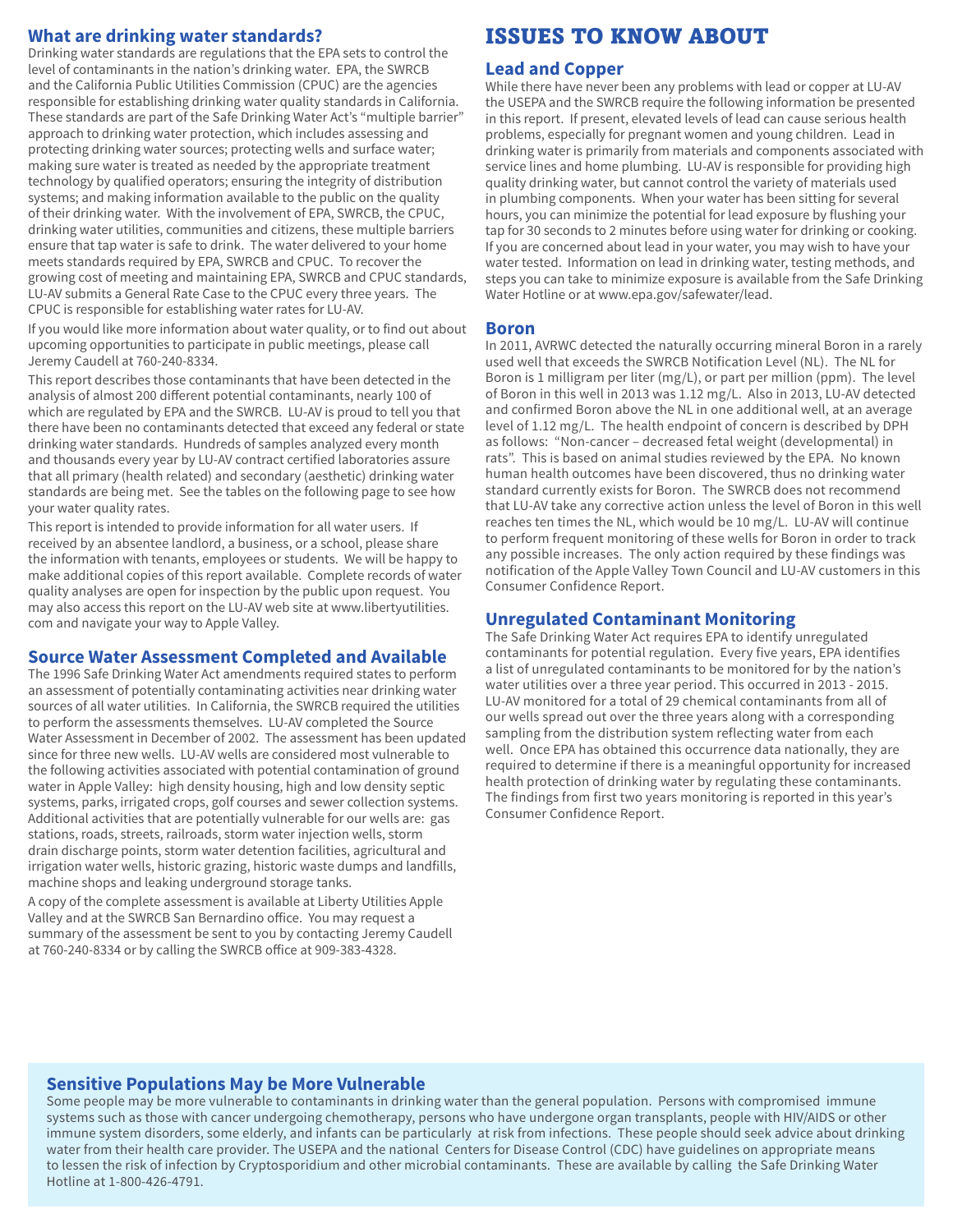#### WATER RESULTS LIBERTY UTILITIES: Apple Valley: 2015 / 2016 Annual Water Quality Report

| Updated: 05/16/2016 |
|---------------------|
|                     |

|                                                                                      | Water Quality Parameters Detected in Liberty Utilities Apple Valley Wells |               |                                |                                          |                                  |                                       |                                                                                                                                                                                                       |  |
|--------------------------------------------------------------------------------------|---------------------------------------------------------------------------|---------------|--------------------------------|------------------------------------------|----------------------------------|---------------------------------------|-------------------------------------------------------------------------------------------------------------------------------------------------------------------------------------------------------|--|
| <b>PRIMARY STANDARDS</b><br>Mandatory (health-related)<br><b>INORGANIC CHEMICALS</b> | <b>State MCL</b>                                                          | PHG or (MCLG) | Units of<br><b>Measurement</b> | LU-AV Range (including<br>highest value) | Average for LU-AV<br>Wells $(a)$ | (b) LU-AV Date of<br>last Measurement | <b>Potential Sources of Contamination</b>                                                                                                                                                             |  |
| Arsenic                                                                              | 10.0                                                                      | 0.004         | ppb                            | $< 2 - 4.6$                              | 1.0                              | 2012/13/14/15                         | Erosion of natural deposits; runoff from orchards;<br>glass and electronics production wastes                                                                                                         |  |
| Beryllium                                                                            | $\overline{4}$                                                            |               | ppb                            | $<1 - 1.9$                               | <b>ND</b>                        | 2012/13/14/15                         | Discharge from metal refineries, coal-burning<br>factories, and electrical, aerospace, and defense<br>industries                                                                                      |  |
| Fluoride                                                                             | 2.0                                                                       | 1.0           | ppm                            | $0.20 - 1.1$                             | 0.60                             | 2012/13/14/15                         | Erosion of natural deposits; discharge from<br>fertilizer and aluminum factories; water additive<br>that promotes strong teeth (not added by AVR)                                                     |  |
| Hexavalent Chromium ( $Cr + 6$ )                                                     | 10                                                                        | 0.02          | ppb                            | $< 1.0 - 7.5$                            | 2.83                             | 2015                                  | Erosion of natural deposits, discharge from<br>electroplating factories, leather tanneries, wood<br>preservations, chemical synthesis, refractory<br>production, and textile manufacturing facilities |  |
| Nitrate (as NO3)                                                                     | 45                                                                        | 45            | ppm                            | $<1-19$                                  | 8.1                              | 2014-2015                             | Erosion of natural deposits; runoff and leaching<br>from fertilizer use; leaching from septic tanks and<br>sewers                                                                                     |  |
| Nitrite/Nitrate (as N)                                                               | 10                                                                        | 10            | ppm                            | $< 0.4 - 1.7$                            | 1.3                              | 2014                                  | Erosion of natural deposits; runoff and leaching<br>from fertilizer use; leaching from septic tanks and<br>sewers                                                                                     |  |

#### RADIONUCLIDES

| Gross Alpha                                  | ıь | (0)  | pCi/L | $<$ 3 - 5.63 | 1.1       | $2007 - 2014$ | Erosion of natural deposits |
|----------------------------------------------|----|------|-------|--------------|-----------|---------------|-----------------------------|
| <b>Combined Radium</b><br>(Radium 226 + 228) |    | (0)  | pCi/L | $<1 - 1.45$  | <b>ND</b> | $2007 - 2014$ | Erosion of natural deposits |
| Uranium                                      | 20 | 0.43 | pCi/L | $<1 - 3.3$   | <b>ND</b> | $2007 - 2014$ | Erosion of natural deposits |

| 2013 LEAD AND COPPER<br>MONITORING | <b>Action Level</b><br>(AL) | PHG or (MCLG) | Units of<br>Measurement | <b>Number of Samples</b><br>Collected | No. of Sites<br><b>Exceeding Action</b><br>Level | 90th Percentile<br><b>Level Detected</b> | <b>Potential Sources of Contamination</b>                 |
|------------------------------------|-----------------------------|---------------|-------------------------|---------------------------------------|--------------------------------------------------|------------------------------------------|-----------------------------------------------------------|
| Copper *                           | $\overline{1.3}$            | 0.17          | ppm                     | 30                                    | $\overline{0}$                                   | 0.059                                    | Internal corrosion of household water plumbing<br>systems |
| Lead $*$                           | 15                          |               | ppb                     | 30                                    | 0                                                | <b>ND</b>                                | Internal corrosion of household water plumbing<br>systems |

|                                    | Water Quality Parameters Measured in the Distribution System |                                                 |            |                                          |                   |                                       |                                           |  |
|------------------------------------|--------------------------------------------------------------|-------------------------------------------------|------------|------------------------------------------|-------------------|---------------------------------------|-------------------------------------------|--|
| <b>DISTRIBUTION SYSTEM</b>         | <b>State MCL</b>                                             | PHG or (MCLG)<br>Units of<br><b>Measurement</b> |            | LU-AV Range (including<br>highest value) | Average for LU-AV | (b) LU-AV Date of<br>last Measurement | <b>Potential Sources of Contamination</b> |  |
| Chlorine residual                  | $MRDL = 4$                                                   | $MRDLG = 4$                                     | ppm        | $0.12 - 1.30$                            | 0.54              | weekly                                | Added for disinfection purposes           |  |
| Color                              | 15                                                           | none                                            | units      | $<3 - 5$                                 | <b>ND</b>         | monthly                               | Naturally occurring organic materials     |  |
| Heterotrophic Plate Count Bacteria | <b>NS</b>                                                    | none                                            | CFU/mI     | $<$ 1 - 490                              | $\Omega$          | weekly                                | Naturally present in the environment      |  |
| Total Trihalomethanes (TTHM's) **  | 80                                                           | none                                            | ppb        | $0 - 13$                                 | 13                | quarterly                             | By-product of drinking water disinfection |  |
| Turbidity                          | 5                                                            | none                                            | <b>NTU</b> | $< 0.1 - 5.0$                            | 0.0390            | monthly                               | Soil runoff                               |  |
| Haloacetic Acids (HAA's) **        | 60                                                           | none                                            | ppb        | $0 - 2$                                  | <b>ND</b>         | 2015                                  | By-product of drinking water disinfection |  |

| <b>SECONDARY STANDARDS</b><br>--Aesthetic standards (non-health)<br>related) CHEMICAL PARAMETERS | <b>State MCL</b> | PHG or (MCLG) | Units of<br><b>Measurement</b> | LU-AV Range (including<br>highest value) | Average for LU-AV<br>Wells $(a)$ | (b) LU-AV Date of<br>last Measurement | <b>Potential Sources of Contamination</b>                      |
|--------------------------------------------------------------------------------------------------|------------------|---------------|--------------------------------|------------------------------------------|----------------------------------|---------------------------------------|----------------------------------------------------------------|
| Chloride                                                                                         | 500              | none          | ppm                            | $5 - 280$                                | 57                               | 2013/14/15                            | Runoff / leaching from natural deposits; seawater<br>influence |
| Odor Threshold                                                                                   | 3                | none          | units                          | $<1 - 1$                                 | <b>ND</b>                        | 2013/14/15                            | Naturally occurring organic materials                          |
| <b>Specific Conductance</b>                                                                      | 1,600            | none          | micromhos per<br>centimeter    | 200-1500                                 | 516                              | 2013/14/15                            | Substances that form ions when in water:<br>seawater influence |
| Sulfate                                                                                          | 500              | none          | ppm                            | $9 - 220$                                | 68                               | 2013/14/15                            | Runoff / leaching from natural deposits: industrial<br>wastes  |
| <b>Total Dissolved Solids (TDS)</b>                                                              | 1,000            | none          | ppm                            | $120 - 1100$                             | 322                              | 2013/14/15                            | Runoff / leaching from natural deposits                        |
| Turbidity / clarity                                                                              | 5.0              | none          | <b>NTU</b>                     | $< 0.1 - 0.26$                           | <b>ND</b>                        | 2013/14/15                            | Soil runoff                                                    |